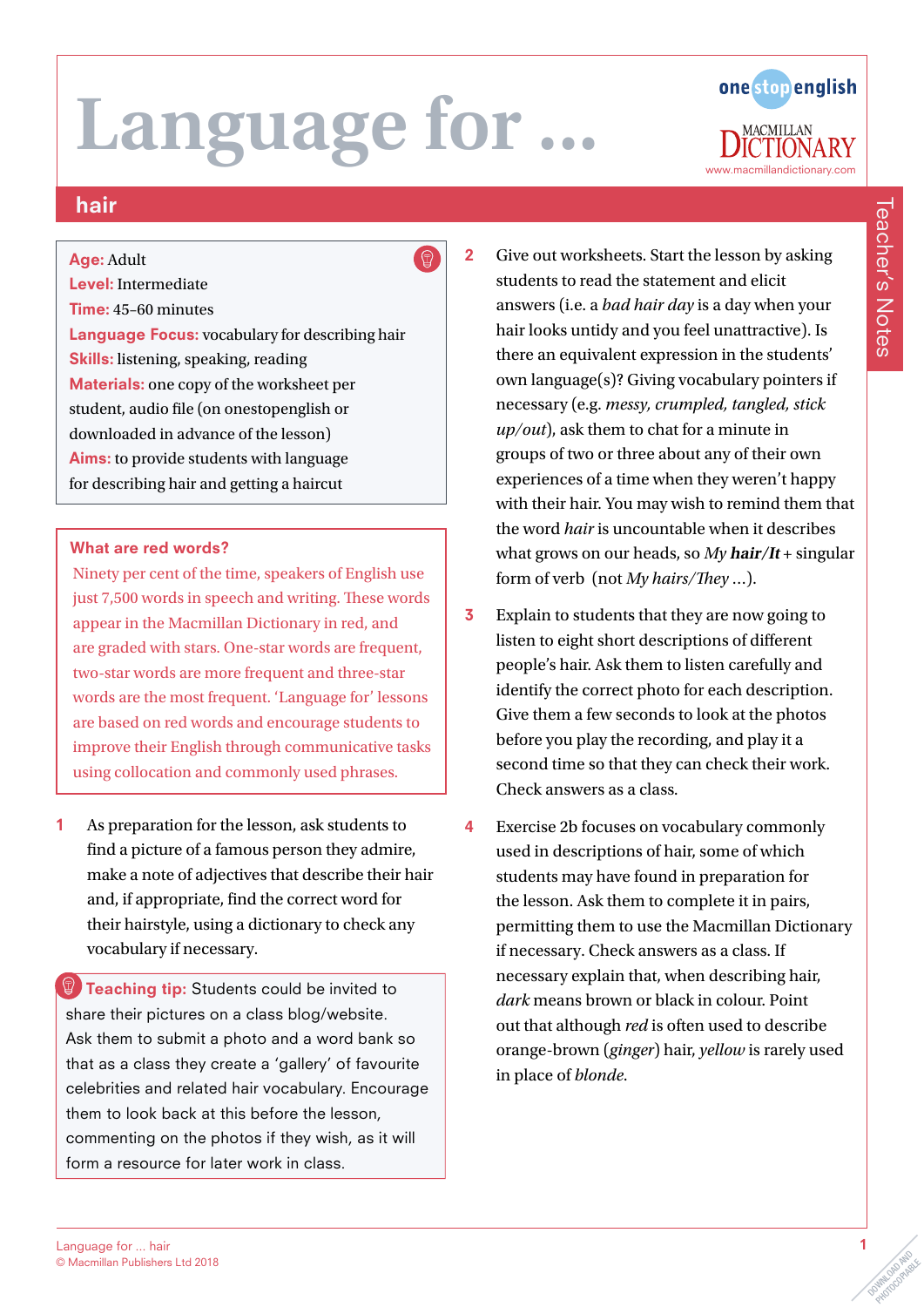# Language for.



Teacher's Notes

**Teacher's Notes** 

## hair

**Teaching tip:** More vocabulary related to hair colour/condition can be found in the Macmillan Dictionary thesaurus at: [www.macmillandictionary.com/thesaurus](http://www.macmillandictionary.com/thesaurus-category/british/hair-colour)[category/british/hair-colour](http://www.macmillandictionary.com/thesaurus-category/british/hair-colour) [www.macmillandictionary.com/thesaurus-category/](http://www.macmillandictionary.com/thesaurus-category/british/words-used-to-describe-the-state-of-people-s-hair) [british/words-used-to-describe-the-state-of](http://www.macmillandictionary.com/thesaurus-category/british/words-used-to-describe-the-state-of-people-s-hair)[people-s-hair](http://www.macmillandictionary.com/thesaurus-category/british/words-used-to-describe-the-state-of-people-s-hair)

If students have mobile phones, tell them to find a partner and each take a 'selfie'. Looking at the photos, they should then write a short description of first their own hair, and then their partner's. Does their partner's description match their own?

- 5 Exercise 3a highlights some vocabulary often encountered at a hairdresser's. Ask students to work in pairs, encouraging them to first complete any answers they immediately know so that they can be eliminated. Check the answers as a class. Point out that the words *fringe* and *parting* are mainly used in British English and their US counterparts are bangs (a plural noun, so e.g. *My fringe is long* but *My bangs* **are** *long*) and *part* respectively. In British English, the expression *short back and sides* is sometimes used to describe a male haircut similar to a *crew cut*.
- 6 Exercise 3b simulates a typical conversation in a hairdresser's. Give students time to read it, and then check the answer as a class. Ensure that students understand that whilst a barber's only cuts men's hair, a hairdresser's deals with both men and women. A (*hair/hairdressing*) *salon* is an alternative term for a hairdresser's. You might also wish to explain *split ends* = hair that has divided into several parts at its end and looks messy.
- 7 Tell students to complete exercise 3c, reminding them to look at the replies or other information surrounding the question gaps in the text. Check answers and, if time permits, re-read the conversation as a class, inviting students to play the roles. Point out use of the phrasal verb *take* [an amount] *off*, which is almost always heard in this context rather than, for example, *remove* or *cut off*. Note also that in the UK the amount of hair to be cut is still usually described in inches rather than centimetres.
- 8 Tell students to find a partner and spend a couple of minutes noting down ideas for exercise 4. Remind them that for help they can also look at the conversation text, vocabulary from earlier exercise material (including the Macmillan Dictionary thesaurus as referenced in the previous Teacher's tip box) and their lesson preparation.
- 9 As a wind-up activity, split students into groups to discuss the idioms in exercise 5. Do not allow them to use a dictionary, but to speculate about their meaning if they aren't sure. Choose one of the groups to report back to the class, allowing other groups to contribute if any answers are wrong. As a class, brainstorm ideas for sentences illustrating the use of the idioms, e.g. *I've been*  **tearing my hair out** *trying to write this essay; It's a place where you can really* **let your hair down** *and have fun; She looked beautiful as always,* **not a hair out of place***.*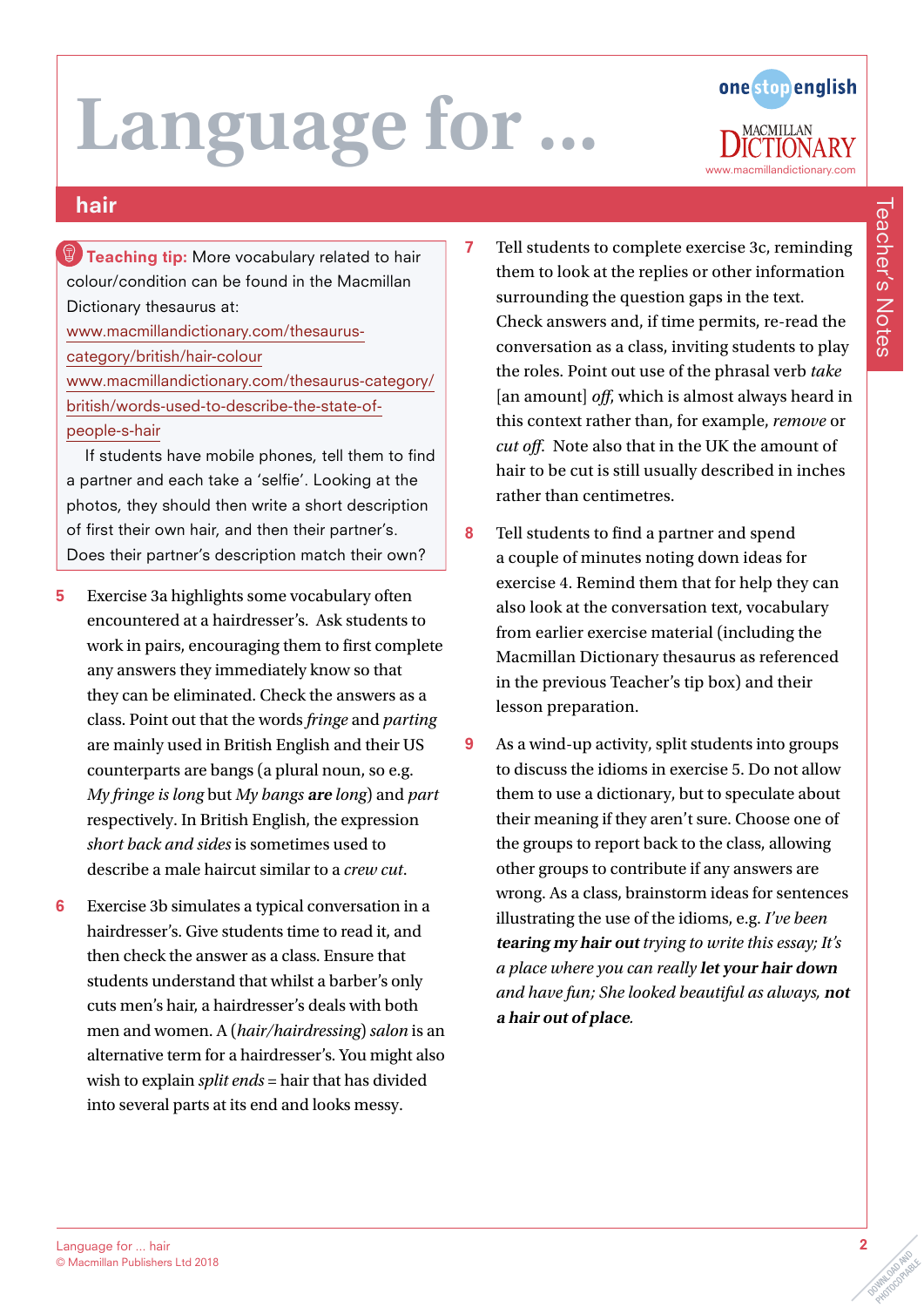

### hair

#### KEY:

1 *bad hair day* = a day when your hair looks untidy and you do not feel attractive

#### 2a 1 F

- 2 G
- 3 A 4 E
- 
- 5 B 6 H
- 7 D
- 8 C

#### 2b

| Colour: | auburn, blonde, brunette, dark,             |  |  |  |
|---------|---------------------------------------------|--|--|--|
|         | fair, ginger, mousy, red                    |  |  |  |
|         | Condition: bushy, curly, dry, fine, frizzy, |  |  |  |
|         | greasy, lank, shiny, straight,              |  |  |  |
|         | thick, wavy                                 |  |  |  |

### 2c students' own answers

#### 3a 1 e

- 2 d
- 3 f
- 4 h
- 5 a
- 6 g
- 7 c
- 8 b

#### 3b a hairdresser's

- 3c 1 D
	- 2 E
	- 3 B 4 A
	- 5 F
	- 6 C
- 4 students' own answers
- 5 *tear your hair out* = to feel very worried/stressed about something

*let your hair down* = to relax and enjoy yourself without worrying about anything

*not a hair out of place* = very tidy and clean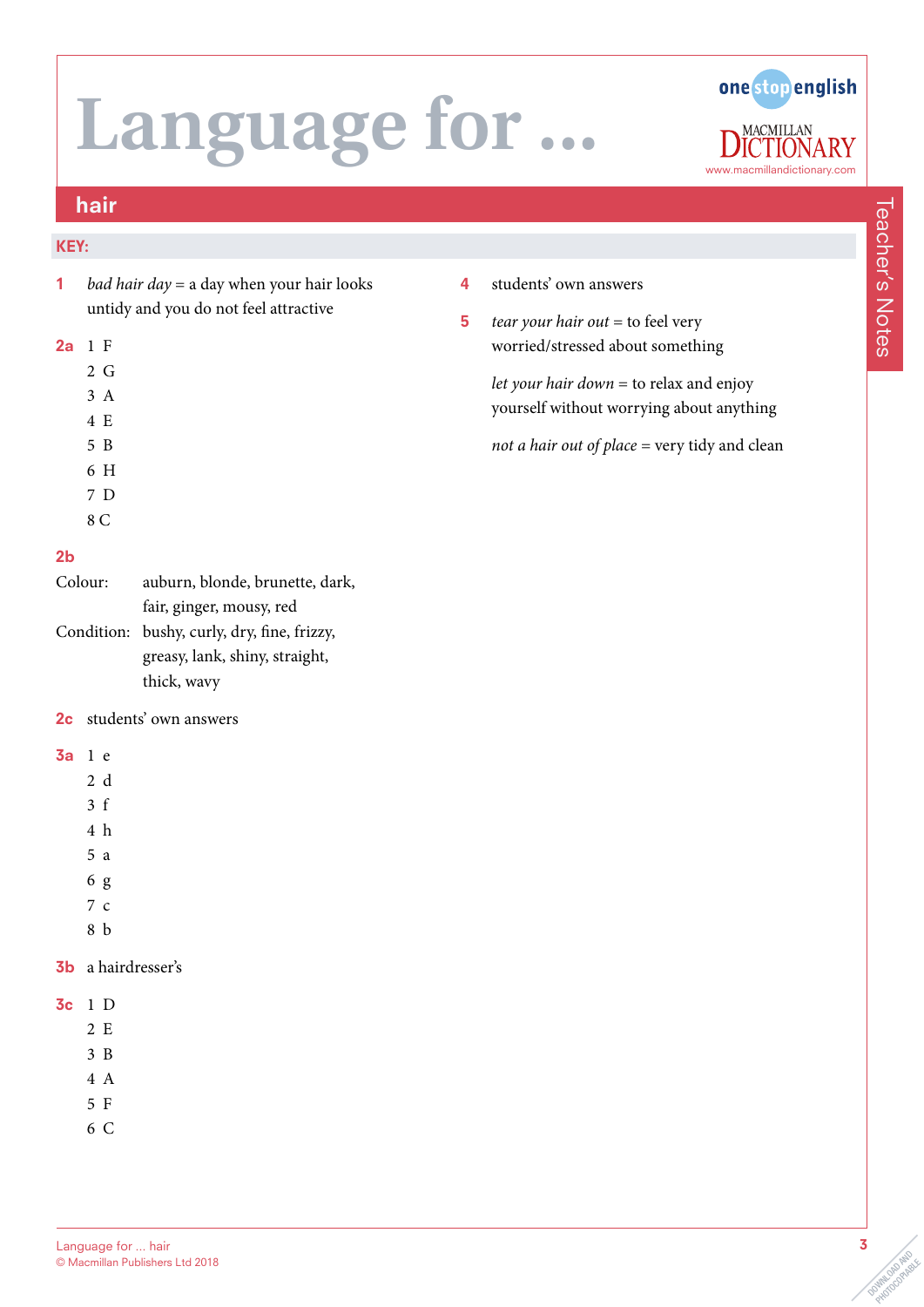

## hair

- A This person has Afro hair. It is thick, black and curly.
- **B** This person has no hair. They are bald.
- C This person has thick, blonde, curly hair.
- D This person has long, black dreadlocks.
- E This person has fine, light-brown hair.
- F This person has grey hair and a fringe.
- G This person has long, straight red hair.
- H This person has thick, wavy, brown hair.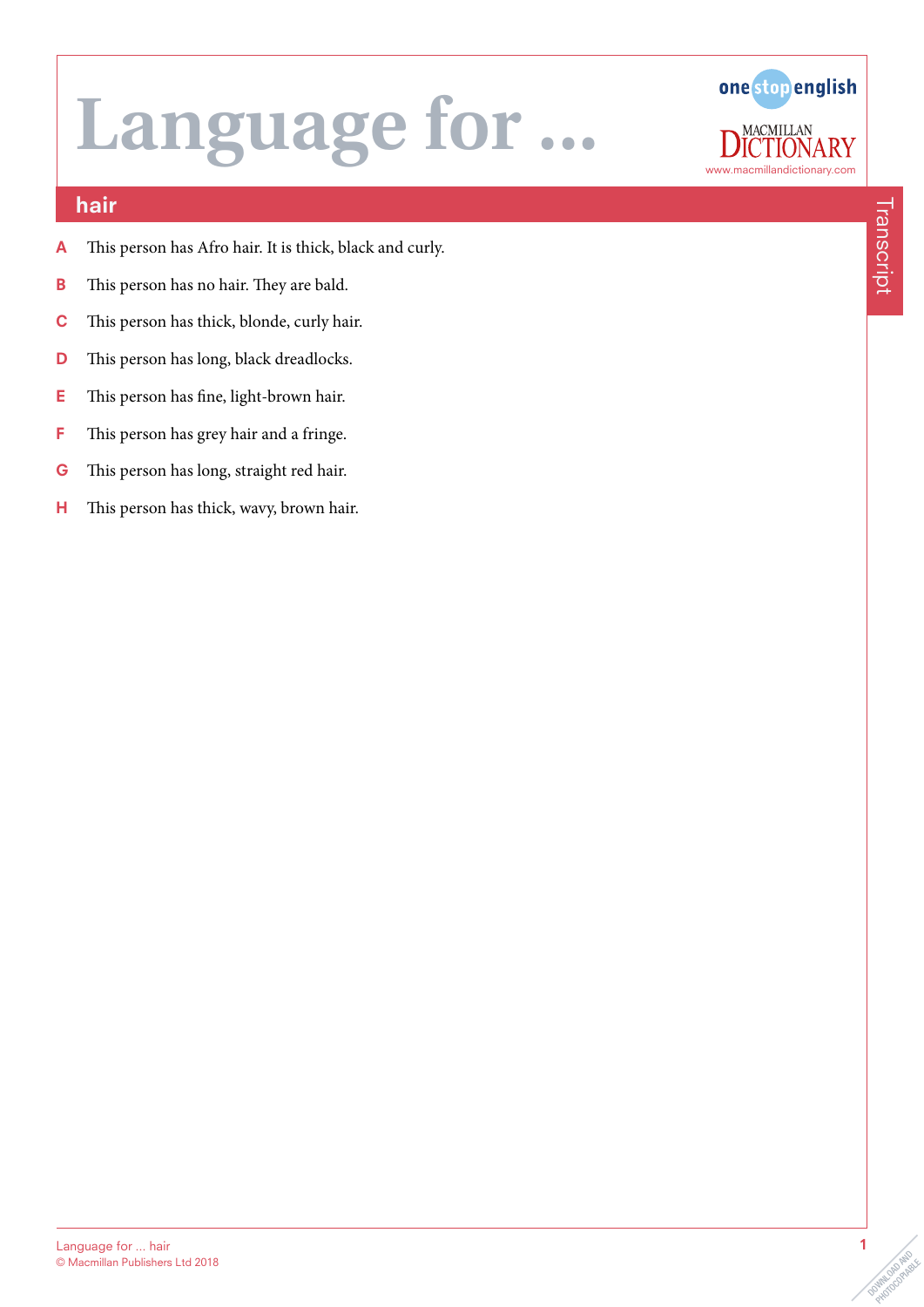

#### hair

#### **1 Warmer**

**Read the following text message. What is a 'bad hair day'? Has this ever happened to you?**

I'm having a bad hair day! Last night I fell asleep when it was wet :(

#### **2 Audio**

a **Listen to the descriptions of hair (A–H) and match them with the pictures (1–8).**



**b** Do the words in the box describe the colour or type/condition of hair? Complete the table.

|  | auburn blonde brunette bushy curly dark frizzy ginger |  |                |  |                                                |  |
|--|-------------------------------------------------------|--|----------------|--|------------------------------------------------|--|
|  |                                                       |  |                |  | dry fair fine greasy lank mousy shiny straight |  |
|  |                                                       |  | red thick wavy |  |                                                |  |

| colour | type/condition |
|--------|----------------|
|        |                |
|        |                |
|        |                |
|        |                |
|        |                |
|        |                |
|        |                |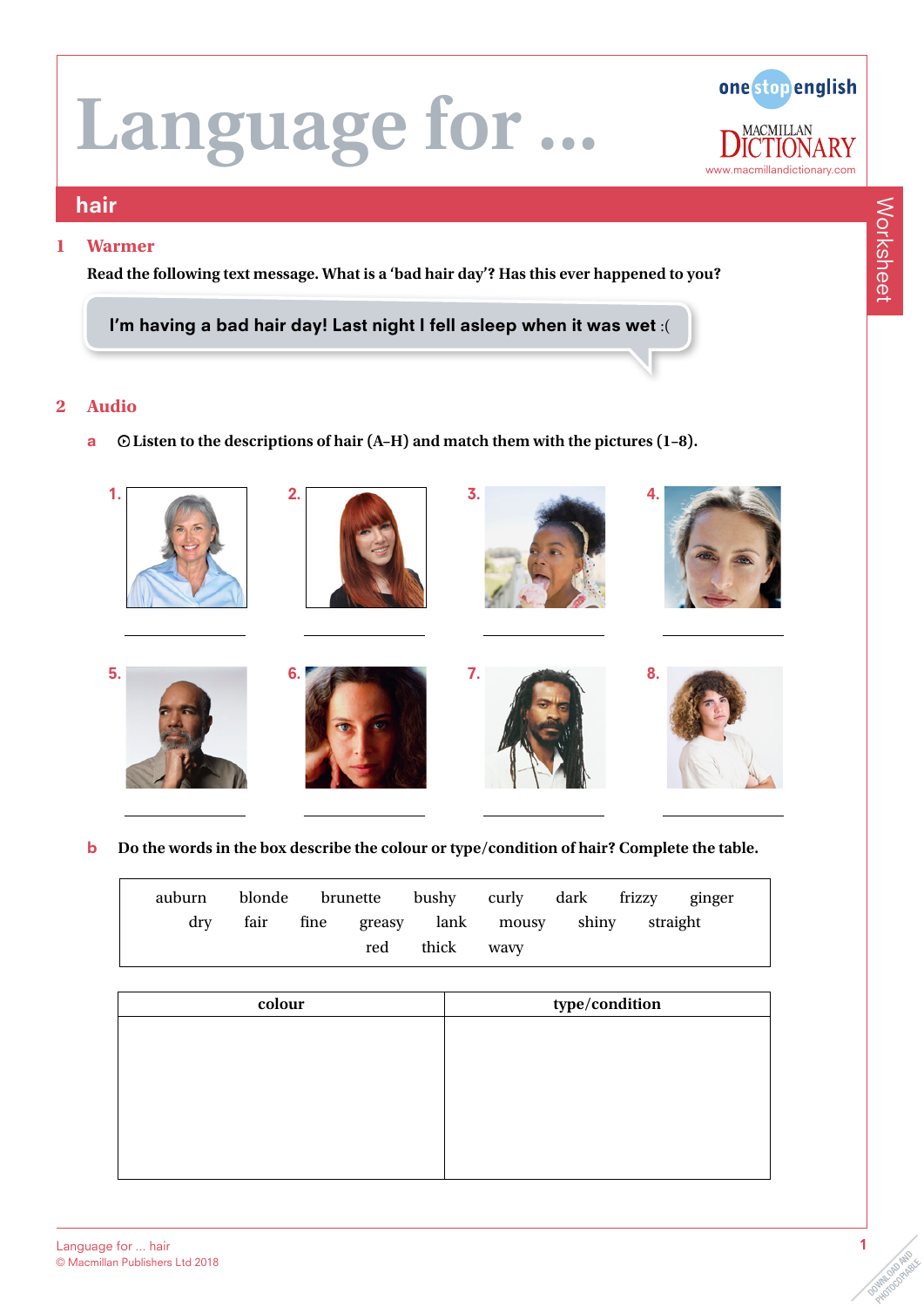

### hair

#### **3 Language in use**

- a **Match the two parts of the definitions.**
	- **1.** A trim is
	- **2.** Highlights are
	- **3.** A parting
	- **4.** To blow-dry
	- **5.** A fringe is short
	- **6.** Layered hair
	- **7.** A crew cut
	- **8.** A perm is
	- **a.** hair that hangs down over your forehead.
	- **b.** a chemical hair treatment that makes straight hair curly.
	- **c.** is a very short hairstyle for men.
	- **d.** pieces of hair that are a lighter colour than the rest.
	- **e.** the action of cutting off a small amount of hair so that it looks tidy.
	- **f.** is a line on your head that you make by brushing your hair in two different directions.
	- **g.** is cut so that the top pieces are shorter than the hair underneath.
	- **h.** is to dry your hair with a hairdryer.
- b **Read the conversation below, ignoring the gaps for now. Do you think it takes place in a hairdresser's or a barber's?**





| Kira:    | Oh, hi. I'm looking to get my hair cut. $(1)$ ___                                         |
|----------|-------------------------------------------------------------------------------------------|
| Stylist: | OK right, er  Let me see  Yes, Eva should be free in about 15 minutes. She's just doing a |
|          | perm for Mrs Reeves. Do you mind waiting?                                                 |
| Kira:    | Of course, that's fine, thanks.                                                           |
| Stylist: | If you'd just like to take a seat over there. $(2)$ ____                                  |
| Kira:    | Ooh, that would be nice, thanks very much. Black, and no sugar if that's OK.              |
| Stylist: | No problem. I'll get that sorted for you.                                                 |
| $\cdots$ |                                                                                           |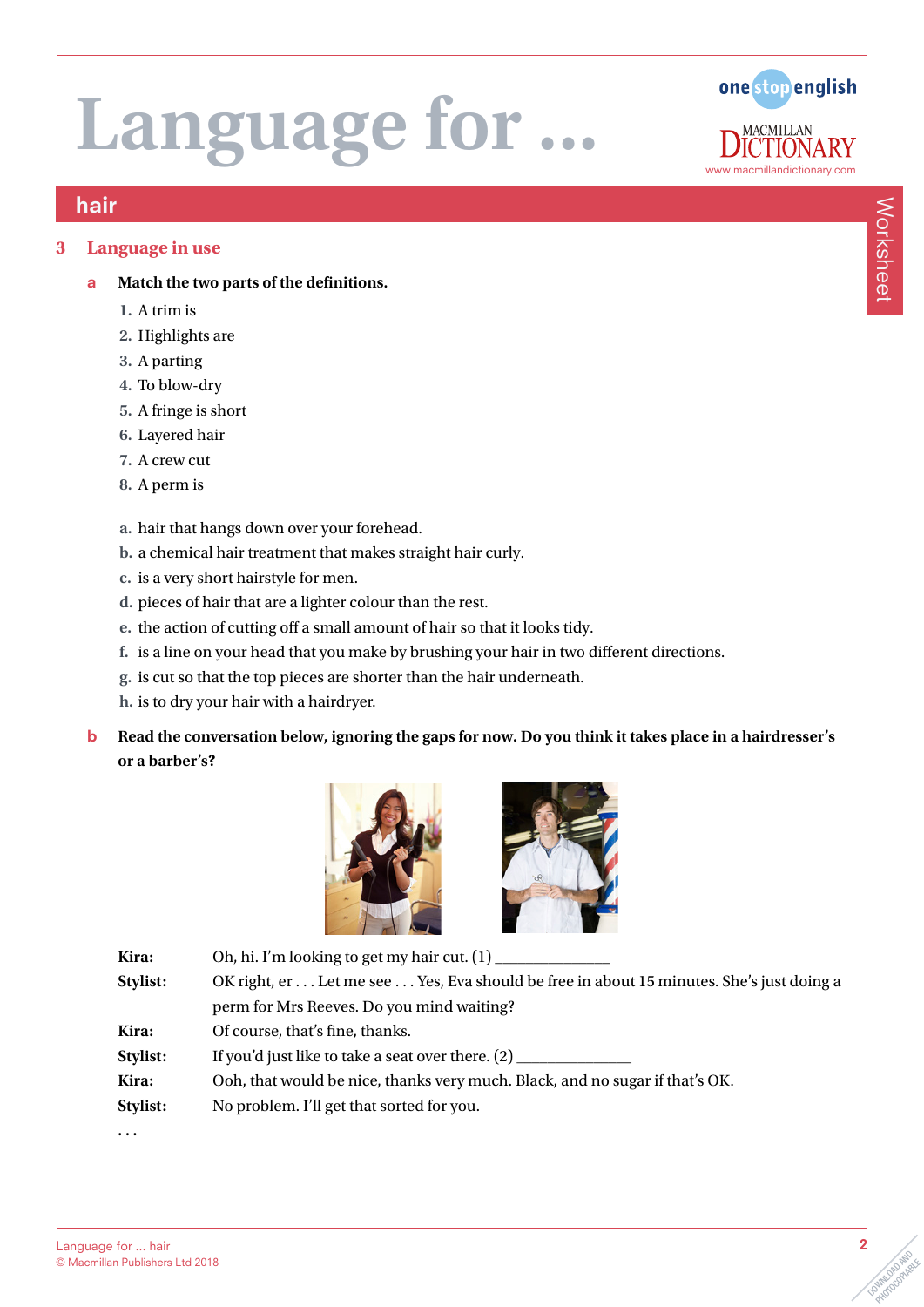

### hair

| Eva:      | Hi Kira, would you like to come over now?                                         |  |  |  |  |  |
|-----------|-----------------------------------------------------------------------------------|--|--|--|--|--|
| Kira:     | [sitting in chair] Thanks.                                                        |  |  |  |  |  |
| Eva:      |                                                                                   |  |  |  |  |  |
| Kira:     | Well, actually I'd just like a trim, if that's OK.                                |  |  |  |  |  |
| Eva:      |                                                                                   |  |  |  |  |  |
| Kira:     | [hesitating] I'm not sure. Er, if you could get rid of these split ends           |  |  |  |  |  |
| Eva:      | How about if I tidy up your fringe and take half an inch off the back?            |  |  |  |  |  |
| Kira:     | That sounds great, thanks.                                                        |  |  |  |  |  |
| $\ddotsc$ |                                                                                   |  |  |  |  |  |
| Eva:      |                                                                                   |  |  |  |  |  |
| Kira:     | No thanks, it'll be fine.                                                         |  |  |  |  |  |
| Eva:      | OK, I'll just grab another mirror. [showing Kira] (6) ___________________________ |  |  |  |  |  |
| Kira:     | It looks perfect, thank you.                                                      |  |  |  |  |  |
| Eva:      | You're welcome. Just pay at the counter on your way out.                          |  |  |  |  |  |
| Kira:     | Right - and thanks again. Bye now!                                                |  |  |  |  |  |
|           |                                                                                   |  |  |  |  |  |

- c **Read the conversation again and complete it with the questions A–F below.**
	- **A** How much do you want me to take off?
	- **B** What can I do for you today?
	- **C** Does that look OK for you?
	- **D** Is there anyone available in the next hour?
	- **E** Can I get you a coffee?
	- **F** Would you like me to dry it for you?

#### **4 Communicate**

#### **Complete the task in pairs. Look at the pictures below or use your own ideas.**